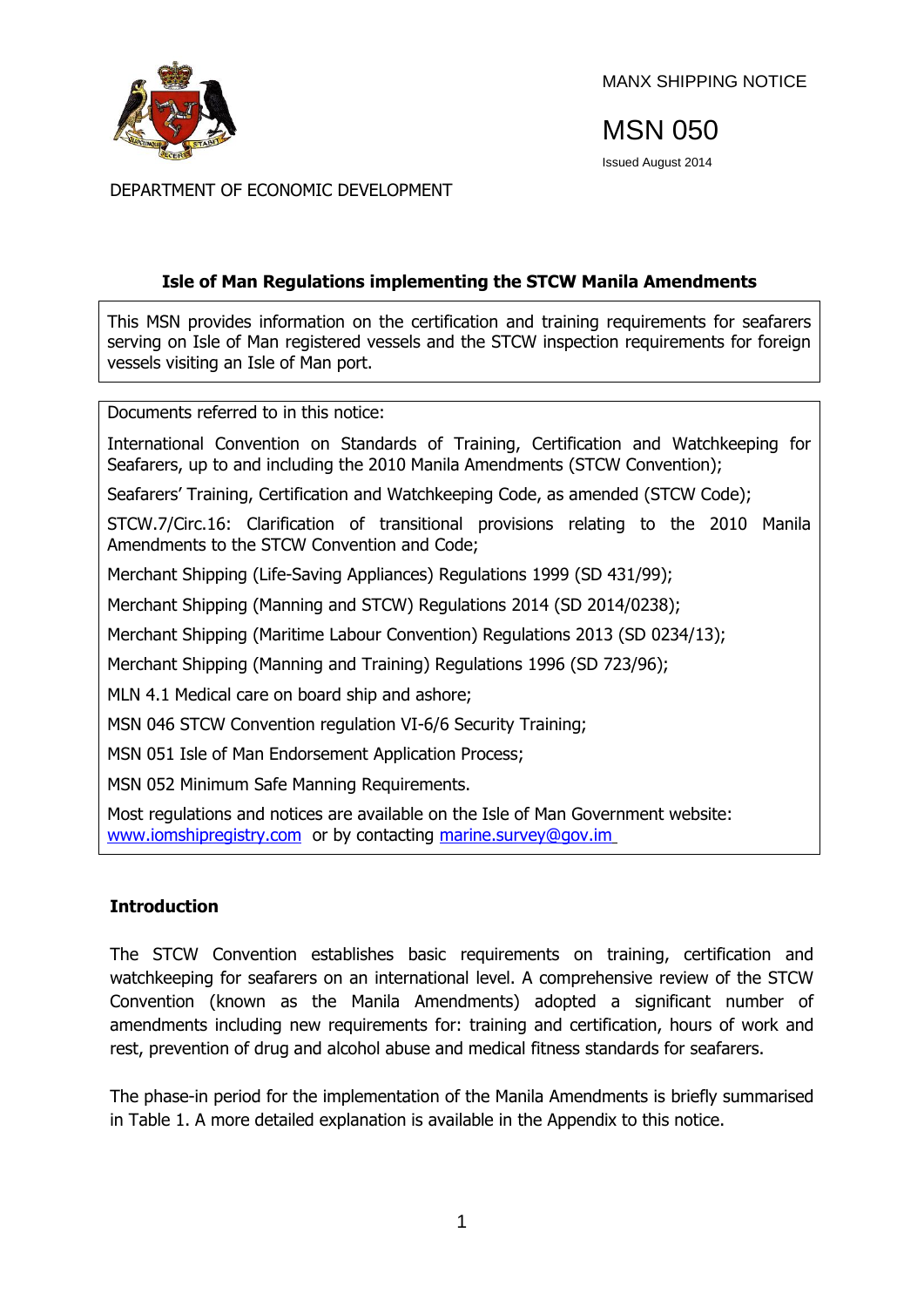| Table 1 - STCW Manila Amendment timeline |                                                                                                                                                                                                                    |  |
|------------------------------------------|--------------------------------------------------------------------------------------------------------------------------------------------------------------------------------------------------------------------|--|
| <b>Date</b>                              | <b>Manila Amendment requirement</b>                                                                                                                                                                                |  |
| 01/01/2012                               | The Manila Amendments enter into force and the use of training record<br>books for new trainees (ratings) is mandatory.                                                                                            |  |
| 01/07/2013                               | New entrants must follow the new standard stated in the Manila<br>Amendments.                                                                                                                                      |  |
| 01/01/2014                               | Mandatory security training is in place.                                                                                                                                                                           |  |
| <b>Prior to</b><br>01/01/2017            | The certificate issuing authority decides how they will apply refresher<br>training and may continue to renew and revalidate existing certificates<br>and endorsements in accordance with the previous Convention. |  |
| On/After<br>01/01/2017                   | Full compliance in accordance with the Manila Amendments is required<br>for all seafarers.                                                                                                                         |  |

## **1. Application**

The Isle of Man Merchant Shipping (Manning and STCW) Regulations apply to all seafarers working on an Isle of Man registered commercial ship and it is the responsibility of the ship's Company to ensure the requirements are being met. The Regulations implement the STCW Convention up to and including the 2010 Manila Amendments and require all seafarers to be assigned for service on a ship in accordance with the requirements of the STCW Convention.

Section 14 of this MSN states the requirements for seafarers working on a foreign commercial ship visiting an Isle of Man port.

The following sections of the STCW Convention have already been implemented by the Merchant Shipping (Maritime Labour Convention) Regulations and are not included in the Isle of Man Merchant Shipping (Manning and STCW) Regulations:

- STCW Regulation VIII/1.2, Fitness for duty (Hours of work and rest); and
- STCW Regulation I/9, Medical standards.

## **2. Isle of Man endorsement requirements**

Regulation I/10 of the STCW Convention requires a Certificate of Competency (CoC) issued by another Party to a master, officer or radio operator to be recognised by the Ship Registry. This is not required if the seafarer holds a CoC issued by the UK's Maritime & Coastguard Agency. The Isle of Man recognises the CoCs of a number of countries and this list of recognised countries is stated on the Ship Registry website. The seafarer's certification is inspected by the endorsement team at the Ship Registry and, if found satisfactory, an Isle of Man endorsement recognising the seafarer's CoC is issued.

Further information on the Isle of Man endorsement application process is available in MSN 051.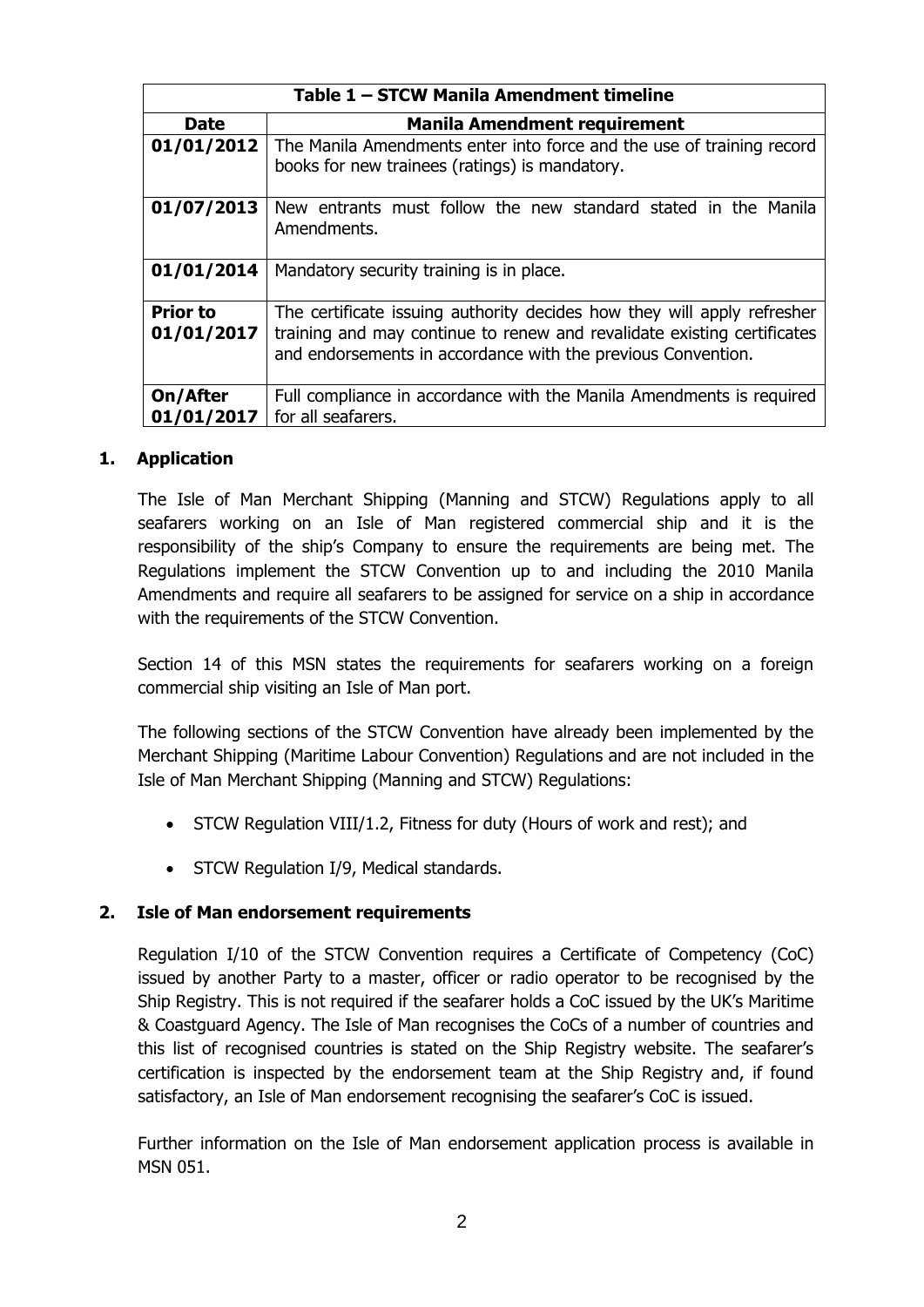The Ship Registry no longer issues navigational and engineering watch rating certificates. Seafarers who require these certificates will have to contact their national issuing authority.

### **3. Responsibility of the master and the ship's Company**

The ship's Company is responsible for the assignment of seafarers for service on their ships in accordance with the provisions of the STCW Convention.

"Company" in relation to a ship means the owner of the ship, or any other organisation or person such as the manager, or the bareboat charterer, who has assumed responsibility for operation of the ship from the shipowner and who, on assuming such responsibility, has agreed to take over the duties and responsibilities imposed on the Company by the SOLAS Convention and the STCW Convention.

The master and Company must ensure that –

- a. each seafarer assigned to any Isle of Man registered ship holds an appropriate certificate in accordance with the provisions of the STCW Convention; and
- b. their ships are manned in compliance with the applicable safe manning requirements (further information is stated in MSN 052).

In addition the Company must ensure that -

- a. seafarers assigned to any of their ships have received refresher and updating training as required by the STCW Convention;
- b. documentation and data relevant to all seafarers employed on their ships are to be maintained and readily accessible at the Company's office (this can be accessed electronically if the manning is arranged through a third party). This shall include documentation and data relating to the seafarer's –
	- i. experience;
	- ii. training;
	- iii. medical fitness; and
	- iv. competency in assigned duties;
- c. written instructions are issued to the master regarding setting out the policies and procedures to be followed to ensure that seafarers, on being assigned to any of the Company's ships, are familiarised with the shipboard equipment, operating procedures and other arrangements needed for their specific duties. The policies and procedures shall include an allocation of a reasonable period of time during which each seafarer will have an opportunity to become acquainted with
	- i. the specific equipment they will be using; and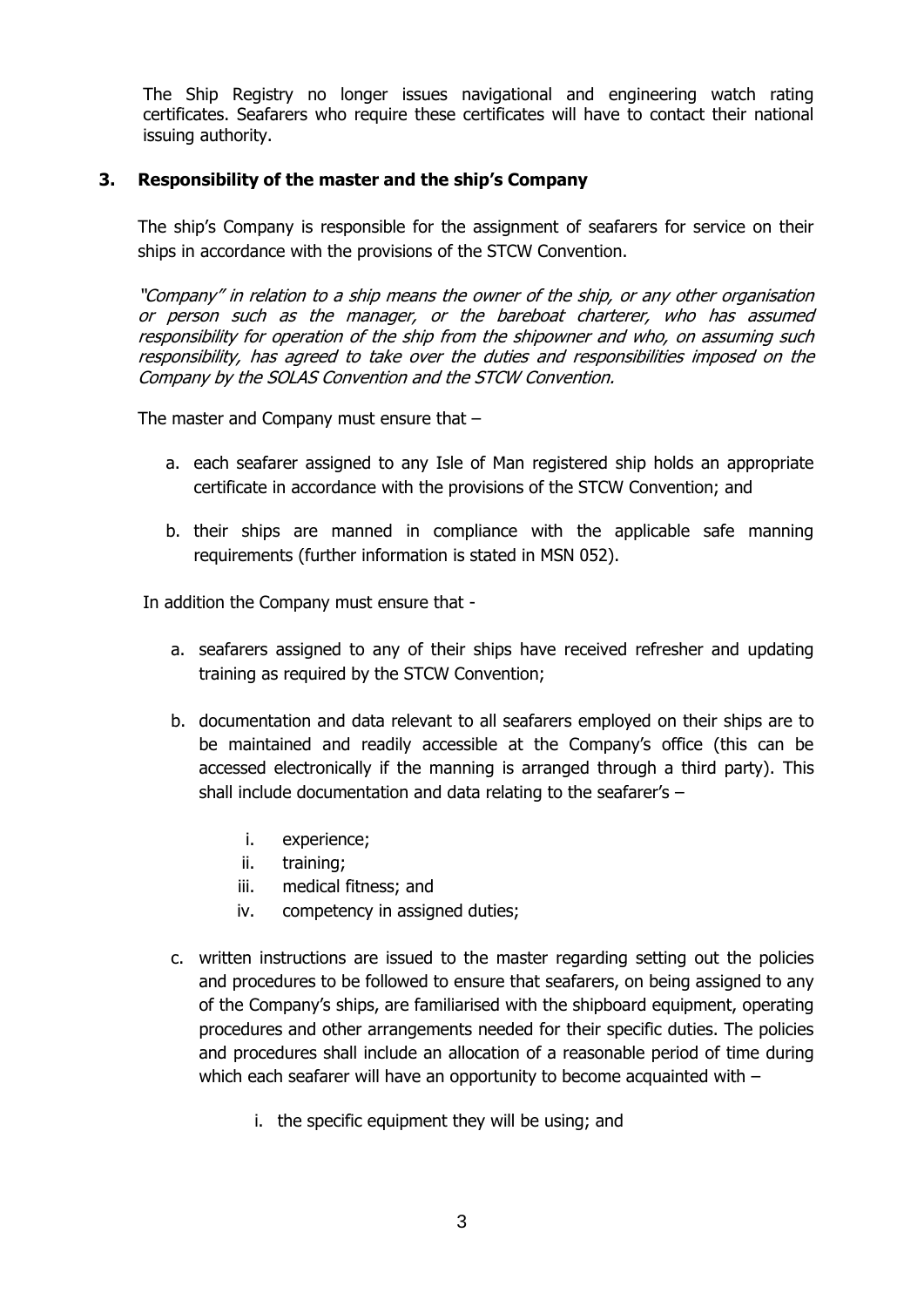- ii. ship-specific watchkeeping safety, environmental protection, security and emergency procedures and arrangements the seafarer needs to know to perform the assigned duties properly;
- d. the ship's complement can effectively coordinate their activities in an emergency situation and in performing functions vital to safety, security and to the prevention or mitigation of pollution; and
- e. at all times on board their ships there shall be effective oral communication in accordance with chapter V, regulation 14, paragraphs 3 and 4 of the International Convention for the Safety of Life at Sea, 1974 (SOLAS), as amended.

# **4. Dispensations**

The Ship Registry may issue a dispensation permitting a specified seafarer to serve on a ship for a specified period not exceeding 6 months. This will only be issued under the circumstances stated in Article 8 of the STCW Convention. Any requests for a dispensation must be made to [marine.survey@gov.im](mailto:marine.survey@gov.im)

## **5. STCW Convention Chapter II Deck department**

All members of the deck department must hold STCW certification relevant to their position on board the ship on which they are serving in accordance with Table 2 below.

| Table 2 - Deck department                      |                              |                                        |                        |  |  |
|------------------------------------------------|------------------------------|----------------------------------------|------------------------|--|--|
| <b>Capacity</b>                                | Area limit                   | <b>Tonnage</b>                         | <b>STCW Regulation</b> |  |  |
| Master                                         | near-coastal<br>none<br>none | $<$ 500<br>$≥500$ up to 3,000<br>>3000 | II/3<br>II/2<br>II/2   |  |  |
| <b>Chief Mate</b>                              | none<br>none                 | $≥500$ up to 3,000<br>≥3,000           | II/2<br>II/2           |  |  |
| Officer in charge of a<br>navigational watch   | near-coastal<br>none<br>none | < 500<br>< 500<br>> 500                | II/3<br>II/3<br>II/1   |  |  |
| Rating serving as able<br>seafarer deck        | none                         | $\geq$ 500                             | II/5                   |  |  |
| Rating forming part of a<br>navigational watch | none                         | $\geq$ 500                             | II/4                   |  |  |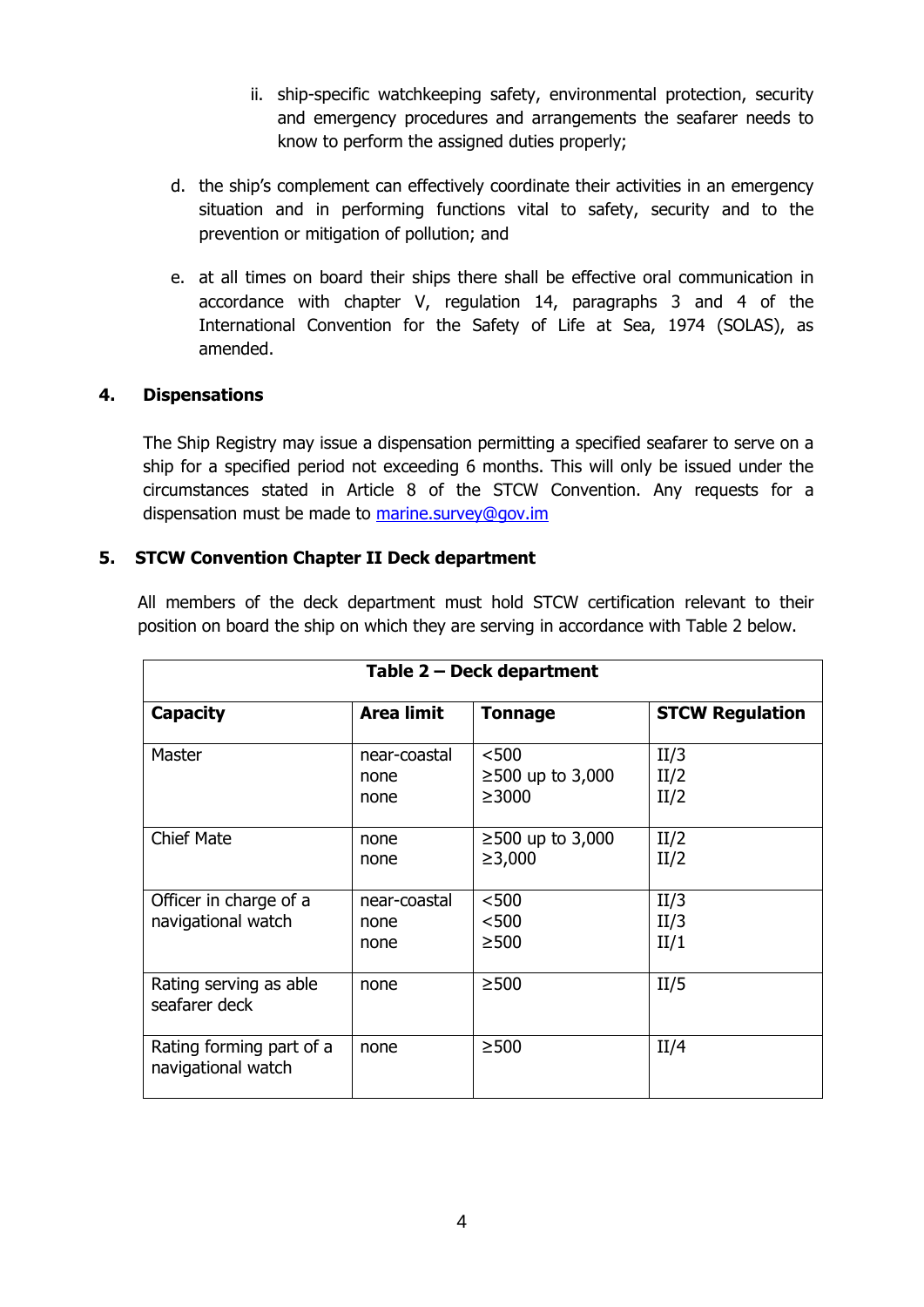# **6. STCW Convention Chapter III Engine Department**

All members of the engine department must hold STCW certification relevant to their position on board the ship they are serving on in accordance with Table 3 below

| Table 3 - Engine department                                                                                                                         |                                      |                          |  |  |
|-----------------------------------------------------------------------------------------------------------------------------------------------------|--------------------------------------|--------------------------|--|--|
| <b>Capacity</b>                                                                                                                                     | <b>Main propulsion</b><br>power (kW) | <b>STCW Regulation</b>   |  |  |
| <b>Chief Engineer</b>                                                                                                                               | ≥750 up to 3,000<br>≥3,000           | Reg. III/3<br>Reg. III/2 |  |  |
| Second Engineer                                                                                                                                     | ≥750 up to 3,000<br>≥3,000           | Reg. III/3<br>Reg. III/2 |  |  |
| Officer in charge of an engineering<br>watch in a manned engine-room or<br>designated duty engineer in a<br>periodically unmanned engine-<br>room   | $\geq$ 750                           | Reg. III/1               |  |  |
| Rating forming part of an engine-<br>room watch or designated to<br>perform duties in a periodically<br>unmanned engine-room                        | $\geq$ 750                           | Reg. III/4               |  |  |
| Ratings serving as able seafarer<br>engine in a manned engine-room<br>or designated to perform duties in<br>a periodically unmanned engine-<br>room | $\geq$ 750                           | Reg. III/5               |  |  |
| Electro-technical officer                                                                                                                           | $\geq$ 750                           | Reg. III/6               |  |  |
| Electro-technical rating                                                                                                                            | $\geq$ 750                           | Reg. III/7               |  |  |

## **7. Requirements for certification of GMDSS radio operators**

Every person in charge of or performing radio duties on a ship required to comply with the GMDSS requirements (commercial ships of ≥300GT) shall hold a GMDSS operator's certificate issued in accordance with STCW Reg. IV/2.1

All persons performing radio duties shall be qualified as follows –

- a. ships operating in the A1 sea areas a GMDSS restricted operator's certificate is required; and
- b. ships operating in the A2, A3 and A4 sea areas a GMDSS general operator's certificate is required.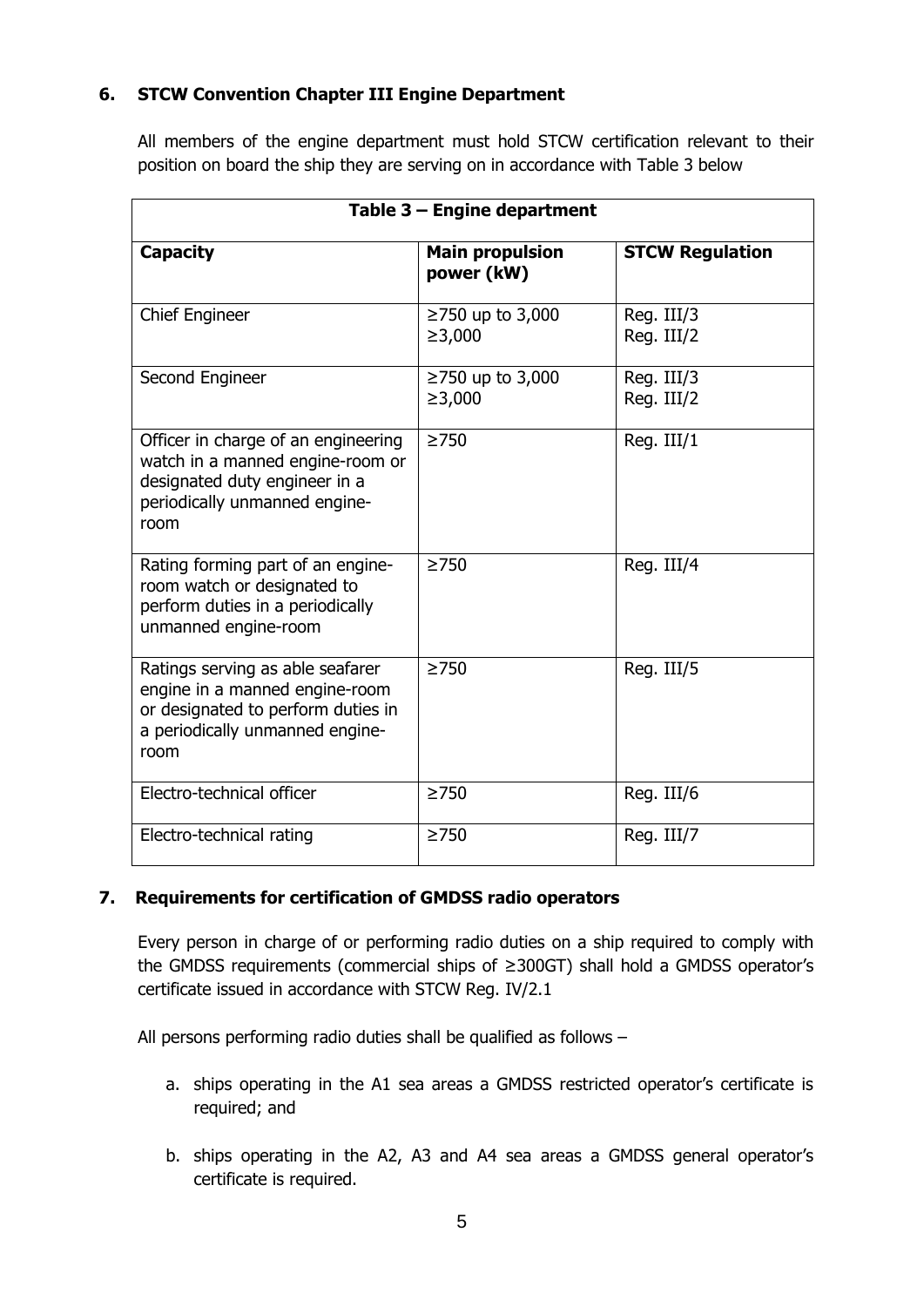# **8. Certificates of Proficiency**

The Isle of Man Merchant Shipping (Manning and STCW) Regulations require that a seafarer assigned to a ship must hold a certificate of proficiency in accordance with the provisions of the STCW Convention.

A certificate of proficiency is defined in STCW as –

'a certificate other than a Certificate of Competency issued to a seafarer, stating that the relevant requirements of training, competencies or seagoing service in the Convention have been met'.

## **9. Special training requirements for personnel on certain types of ships**

The National Administration will either issue a certificate of proficiency for oil, chemical and liquefied gas tankers or endorse the seafarers existing certificate of competency. In either case the National Administration must be a country on the Isle of Man list of recognised countries as stated in MSN 051.

Oil and chemical tanker training and qualifications (STCW Reg. V/1-1)

- 1. Basic training for oil and chemical tanker cargo operations: Officers and ratings assigned specific duties and responsibilities related to cargo or cargo equipment on oil or chemical tankers shall hold a certificate in basic training for oil and chemical tanker cargo operations.
- 2. Advanced training for oil tanker cargo operations:

A certificate in advanced training for oil tanker cargo operations or for chemical tankers must be held by masters, chief engineer officers, chief mates, second engineer officers and any person with immediate responsibility for the following –

- a. loading;
- b. discharging;
- c. care in transit;
- d. handling of cargo;
- e. tank cleaning; or
- f. other cargo-related operations on oil/chemical tankers.

## Liquefied gas tankers (STCW Reg. V/1-2)

- 1. Basic training for liquefied gas tanker cargo operations: Officers and ratings assigned specific duties and responsibilities related to cargo or cargo equipment on liquefied gas tankers shall hold a certificate in basic training for liquefied gas tanker operations.
- 2. Advanced training for liquefied gas tanker cargo operations: A certificate in advanced training for liquefied gas tanker cargo operations must be held by masters, chief engineer officers, chief mates, second engineer officers and any person with immediate responsibility for the following –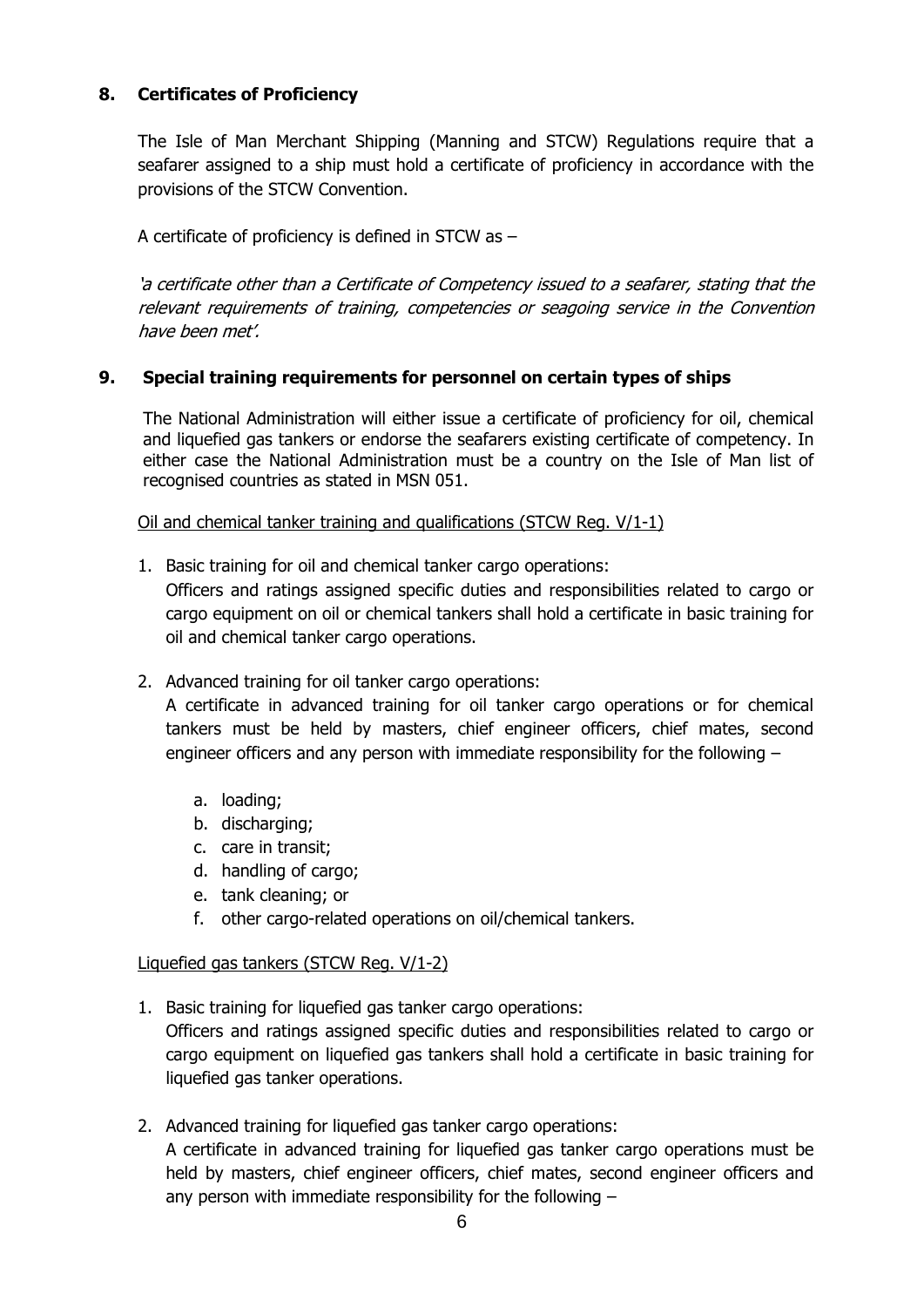- a. loading;
- b. discharging;
- c. care in transit;
- d. handling of cargo;
- e. tank cleaning; or
- f. other cargo-related operations on liquefied gas tankers.

## Passenger ships (STCW Reg. V/2)

Additional training is required for personnel serving on passenger ships. The additional training can be arranged on board by the ship's Company as long as the training has been approved by the Ship Registry. All approved systems shall be issued with a letter from the Ship Registry confirming that the training system has been approved and this letter must be retained on board as evidence of approval.

The passenger ship training and qualifications is in 4 elements and must have been completed by the seafarer prior to being assigned shipboard duties -

1. Crowd management (STCW Reg. V/2.4)

This is required for the master, officers, and every other person designated on the muster list as being required to assist passengers in emergency situations. The training is specified in section A-V/2, paragraph 1 of the STCW Code.

## 2. Safety training (STCW Reg. V/2.5)

This training is for personnel providing direct service to passengers in passenger spaces, and includes training in communication and demonstrating life-saving appliances. The training is specified in section A-V/2, paragraph 2 of the STCW Code.

## 3. Crisis management and human behaviour training (STCW Reg. V/2.6)

This training is required by the master, chief engineer officers, chief mates, second engineer officers and any person having responsibility for the safety of passengers in emergency situations. The training is specified in section A/2, paragraph 3 of the STCW Code.

## 4. Passenger safety, cargo safety and hull integrity training (STCW Reg. V/2.7)

This training is for masters, chief engineer officers, chief mates, second engineer officers and any other crew members with immediate responsibility for the safety of passengers in emergency situations embarking and disembarking passengers, loading, discharging or securing cargo, or closing hull openings. The training is specified in section A-V/2, paragraph 4 of the STCW Code.

Documentary evidence must be available that the training stated above has been completed.

For the training stated in 1, 3, and 4 (above) refresher training must be carried out or evidence must be available that the seafarer has achieved the required standard of competence within the previous 5 years.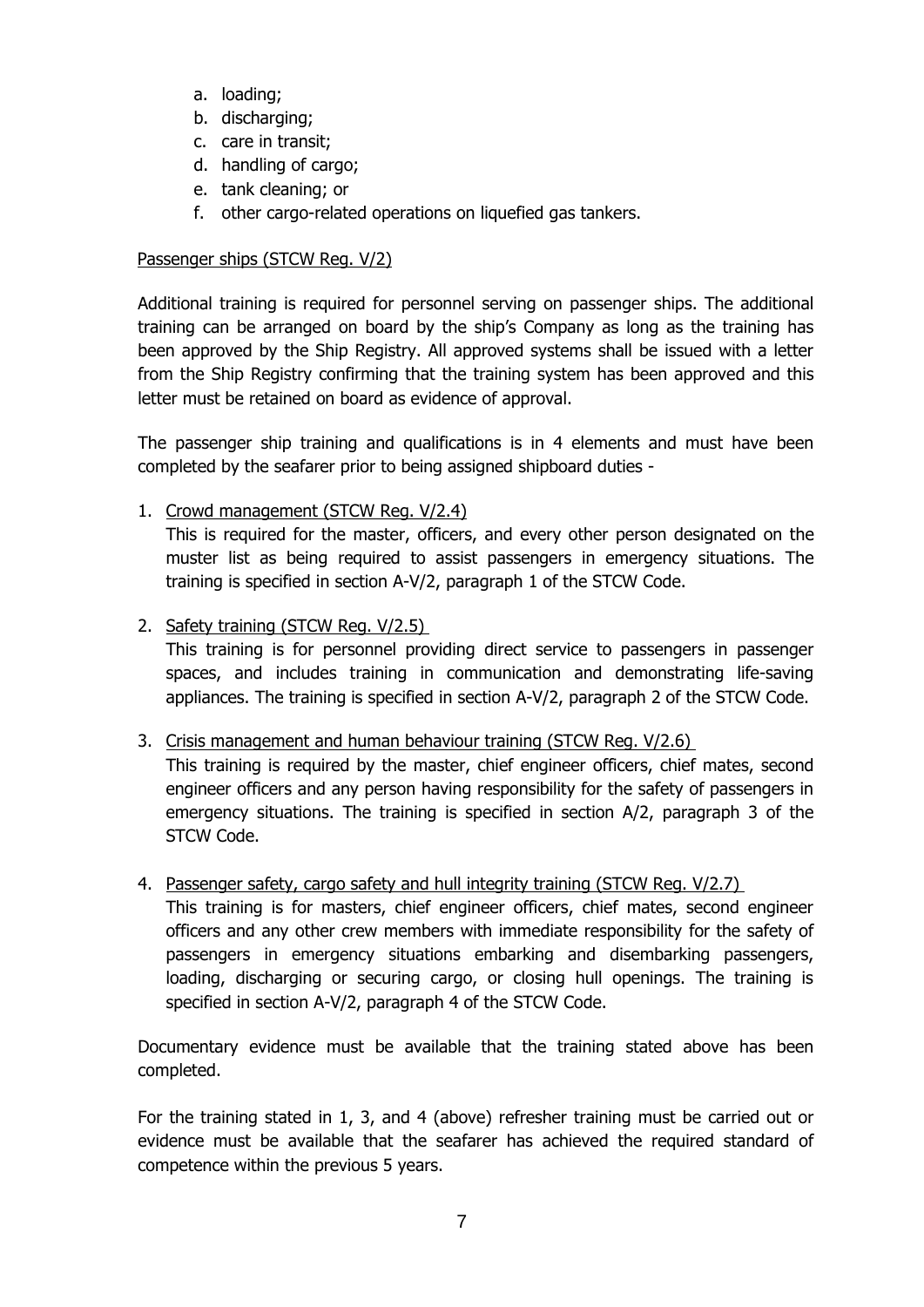## **10. Standards regarding emergency, occupational safety, security, medical care and survival functions**

## Safety familiarisation training (STCW reg. VI/1)

All persons employed or engaged on a ship must receive approved safety familiarisation training in personal survival techniques before being assigned any shipboard duties. This training applies to all seafarers including contractors but does not apply to passengers. This training will normally be conducted by the ship's safety officer although it will be for each Company to determine the system to be used in each ship. The familiarisation training should be clearly stated in the vessel's safety management system and must be readily accessible for inspection by a port or flag State inspector in order to verify compliance with STCW reg.VI/1.

The extent of familiarisation training must ensure that each person is able to -

- 1. communicate with other persons on board on elementary safety matters and understand safety information symbols, signs and alarm signals;
- 2. know what to do if
	- a. a person falls overboard;
	- b. fire or smoke is detected; or
	- c. the fire or abandon ship alarm is sounded;
- 3. identify muster and embarkation stations and emergency escape routes;
- 4. locate and don lifejackets;
- 5. raise the alarm and have basic knowledge of the use of portable fire extinguishers;
- 6. take immediate action upon encountering an accident or other medical emergency before seeking further medical assistance on board; and
- 7. close and open the fire, weather-tight and watertight doors fitted in the particular ship other than those for hull openings.

## Basic training (STCW Reg. VI/1)

The STCW Convention requires that all seafarers engaged in any capacity on board the ship on the business of the ship as part of the ship's complement with designated safety or pollution prevention duties in the operation of the ship shall, before being assigned to any shipboard duties, received appropriate approved basic training or instruction in -

- 1. personal survival techniques (STCW A-VI/1.2.1.1);
- 2. fire prevention and fire-fighting (STCW A-VI/1.2.1.2);
- 3. elementary first aid (STCW A-VI/1.2.1.3); and
- 4. personal safety and social responsibilities (STCW A-VI/1.2.1.4).

The Ship Registry considers this to apply to all persons stated on the minimum safe manning document and includes catering staff, cadets and trainees. Supernumerary personnel, spouses and contractors are not required to undertake this training.

For passenger ships this training is required for all crew with designated duties and who are listed as "additional personnel" on the Minimum Safe Manning Document.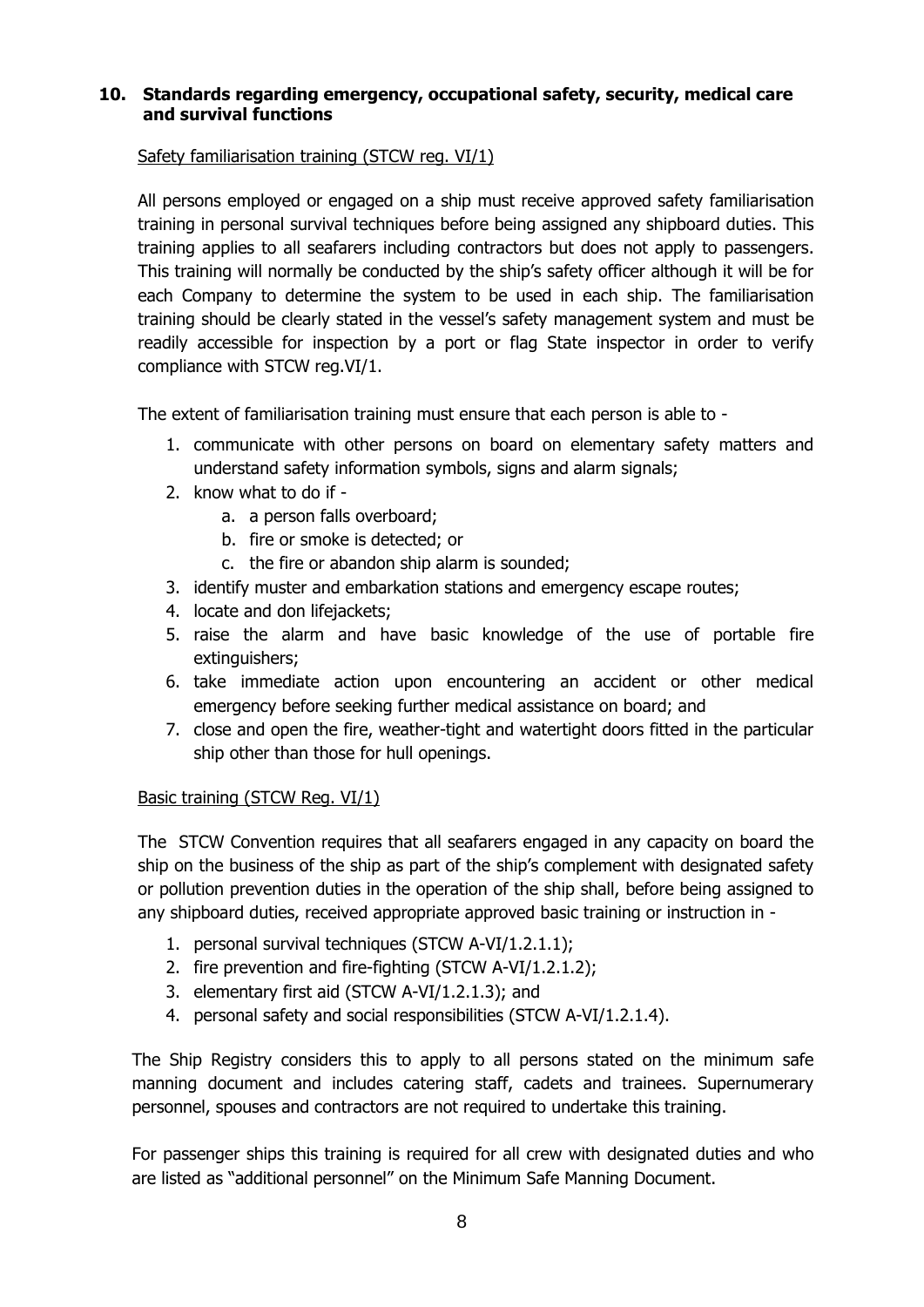## Refresher training

The Manila Amendments introduce the requirement for refresher training and on or after 01/01/2017 all seafarers will be required to provide evidence every 5 years of maintaining the required standard of competence for the training listed below. The Ship Registry considers this to mean that either the full course has been completed within the previous 5 years or if that was completed more than 5 years ago, the relevant refresher training must have been completed within the previous 5 years. The refresher training must be carried out to the satisfaction of an STCW issuing Certificate of Proficiency Authority and may include additional shore-side training or evidence of relevant sea service.

This new requirement for refresher training applies to the following –

- 1. personal survival techniques (STCW A-VI.2.1.1);
- 2. fire prevention & fire-fighting (STCW A-VI.2.1.2);
- 3. survival craft and rescue boats other than fast rescue boats (STCW A-VI/2.1);
- 4. fast rescue boats (STCW A-VI/2.7); and
- 5. advanced fire-fighting (STCW A-VI/3).

Until 01/01/2017 the requirements for refresher training will remain at the discretion of the issuing Authority.

#### Equivalent certificates of proficiency

Until 01/01/2017 the Ship Registry will accept the certificates of proficiency issued from an MCA approved training centre as an equivalent to the STCW certificates stated in the table below –

| <b>Table 4 Equivalent Certificates of Proficiency</b>                                               |                                                                                          |  |  |
|-----------------------------------------------------------------------------------------------------|------------------------------------------------------------------------------------------|--|--|
| <b>STCW Certificate of proficiency</b>                                                              | <b>Equivalent MCA approved certificates of</b><br>proficiency issued prior to 31/01/2000 |  |  |
| Proficiency in personal survival<br>techniques (STCW A-VI.2.1.1)                                    | Basic sea survival                                                                       |  |  |
| Proficiency in survival craft and rescue<br>boats other than fast rescue boats<br>$(STCW A-VI/2.1)$ | Proficiency in survival craft or<br>Lifeboatman certificate                              |  |  |
| Proficiency in Fire Prevention and Fire<br>Fighting (STCW A-VI.2.1.2)                               | Merchant Navy Training Board 3 Day Fire<br><b>Fighting Course</b>                        |  |  |
| Proficiency in Advanced Fire Fighting<br>$(STCW A-VI/3)$                                            | Merchant Navy Training Board 4 Day Fire<br><b>Fighting Course</b>                        |  |  |

Certificates of proficiency in survival craft and rescue boats other than fast rescue boats (STCW Reg. VI/2.1)

The Isle of Man Merchant Shipping (Life-Saving Appliances) Regulations require a deck officer or a certificated person to be in charge of each survival craft. In the case of lifeboats a second in command shall also be nominated.

The Isle of Man Merchant Shipping (Manning and Training) Regulations require every Manx passenger ship must carry the number of certificated persons specified in Table 5.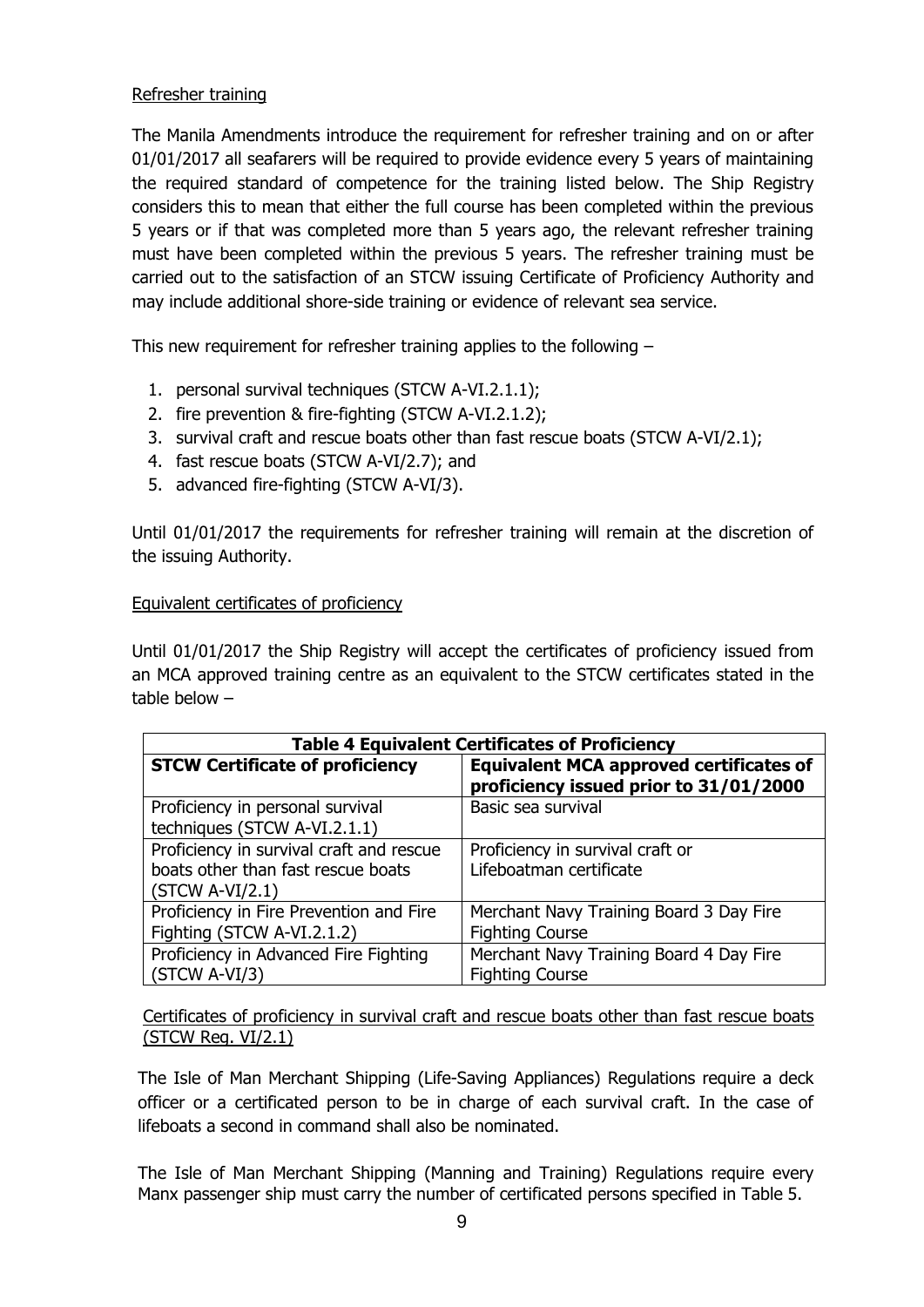| Table 5 Passenger ships STCW Reg. VI/2.1 requirements                                                                                 |                                                                                       |  |  |
|---------------------------------------------------------------------------------------------------------------------------------------|---------------------------------------------------------------------------------------|--|--|
| <b>Means of evacuation</b>                                                                                                            | <b>Number of certificated persons</b>                                                 |  |  |
| For every lifeboat boarded at the<br>stowed position and capable of<br>release and lowering from inside the<br>boat                   | 2 per lifeboat                                                                        |  |  |
| For every lifeboat boarded at the<br>stowed position and capable of<br>being lowered from inside the boat<br>after release externally | 2 per lifeboat, plus 1 additional<br>person for every 2 boats                         |  |  |
| For every lifeboat both released and<br>lowered from the ship                                                                         | 3 per lifeboat                                                                        |  |  |
| For each davit launched liferaft                                                                                                      | 1 per liferaft plus 1 additional person<br>for each davit                             |  |  |
| For each Marine Escape System                                                                                                         | 4 per system plus 1 additional person<br>for each raft associated with the<br>system. |  |  |

"certificated person" means a member of the crew who holds a certificate of proficiency in survival craft and rescue boats (other than fast rescue boats) issued in accordance with the STCW regulation VI/2.1.

## Proficiency in fast rescue boats (STCW Reg. VI/2.2)

The Isle of Man Merchant Shipping (Life-Saving Appliance) Regulations require fast rescue boats on passenger ships shall have at least two crews each with a minimum of two persons who shall be trained in accordance with STCW Reg. VI/2.2.

## Minimum requirements for training in advanced fire-fighting (STCW Reg. VI/3)

All seafarers designated to control fire-fighting operations shall have successfully completed advanced training in techniques for fighting fire with particular emphasis on organization, tactics and command. This training shall be carried out in accordance with the provisions of STCW. Reg VI/3.

#### Minimum requirements relating to medical first aid and medical care (STCW Reg. VI/4)

The requirements for medical care on board ships are stated in the Merchant Shipping (Maritime Labour Convention) Regulations. Further information is available in MLN 4.1.

#### Ship Security Officer 'certificate of proficiency' (STCW Reg. VI/5)

All commercial vessels of 500GT and over must have a person designated as the Ship Security Officer in accordance with the ISPS Code. The Ship Security Officer must be issued with a certificate of proficiency in accordance with STCW Reg. VI/5 and A-VI/5 of the STCW Code.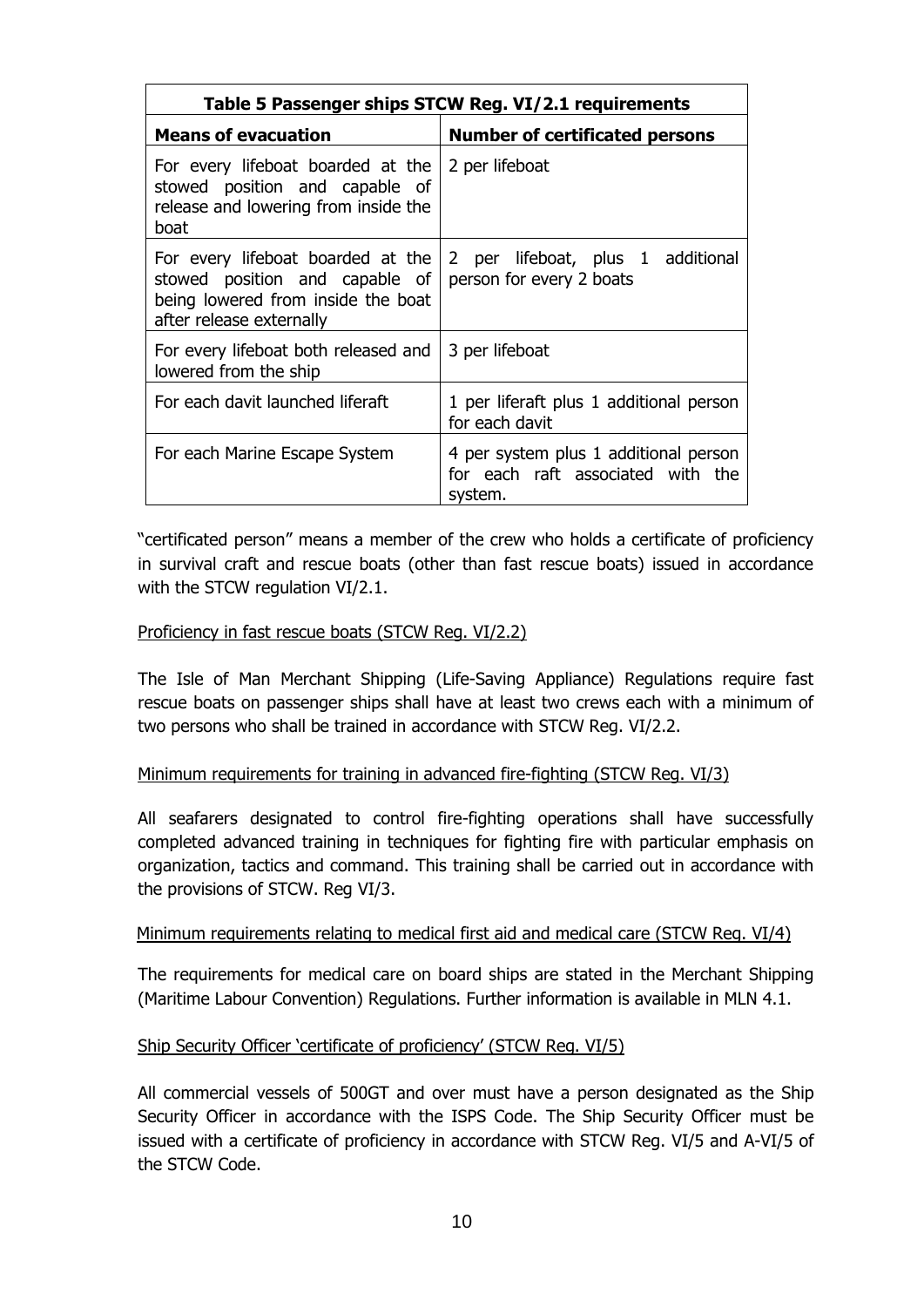# Security-related training and instruction for all seafarers (STCW Reg. VI/6)

Security training is required for seafarers serving on ships required to comply with the provisions of the ISPS Code (all commercially operated ships of 500GT and over). Further information is available in MSN 046 STCW Convention regulation VI-6/6 Security Training.

## **11. Requirements for the prevention of drug and alcohol abuse**

The Manila Amendments introduce a new requirement for adequate measures to be established for the purpose of preventing drug and alcohol abuse on board ships.

The maximum limits stated in the table below will apply to masters, officers and other seafarers while performing designated safety, security and marine environmental duties.

| <b>Table 6 Alcohol limits</b>  |                                 |                                      |  |  |
|--------------------------------|---------------------------------|--------------------------------------|--|--|
| <b>Alcohol</b><br><b>Limit</b> | <b>STCW Section A-VIII/1.10</b> |                                      |  |  |
| In the blood                   | 0.05% blood alcohol<br>content  | 50mg of alcohol in 100ml             |  |  |
| In the breath                  | $0.25$ mg/l                     | 25 microgrammes of alcohol in 100 ml |  |  |

The ship's Company is required to have a clearly written policy of drug and alcohol abuse prevention. This must be available to all seafarers and will include procedures to ensure seafarers on their vessels do not exceed the limits stated in Table 6 while they are performing watchkeeping duties or duties that involve designated safety, prevention of pollution or security duties.

# **12. Watchkeeping arrangements**

The master and Company must ensure that watchkeeping arrangements are adequate for maintaining a safe watch or watches, taking into account the prevailing circumstances and conditions and that, under the master's general direction –

- a. officers in charge of the navigational watch are responsible for navigating the ship safely during their periods of duty, when they must be physically present on the bridge or in a directly associated location such as the chartroom or bridge control room at all times;
- b. radio operators are responsible for maintaining a continuous radio watch on appropriate frequencies during their periods of duty;
- c. officers in charge of an engineering watch, as defined in the STCW Code, under the direction of the chief engineer, must be immediately available and on call to attend the machinery spaces and, when required, must be physically present in the machinery space during their periods of responsibilities;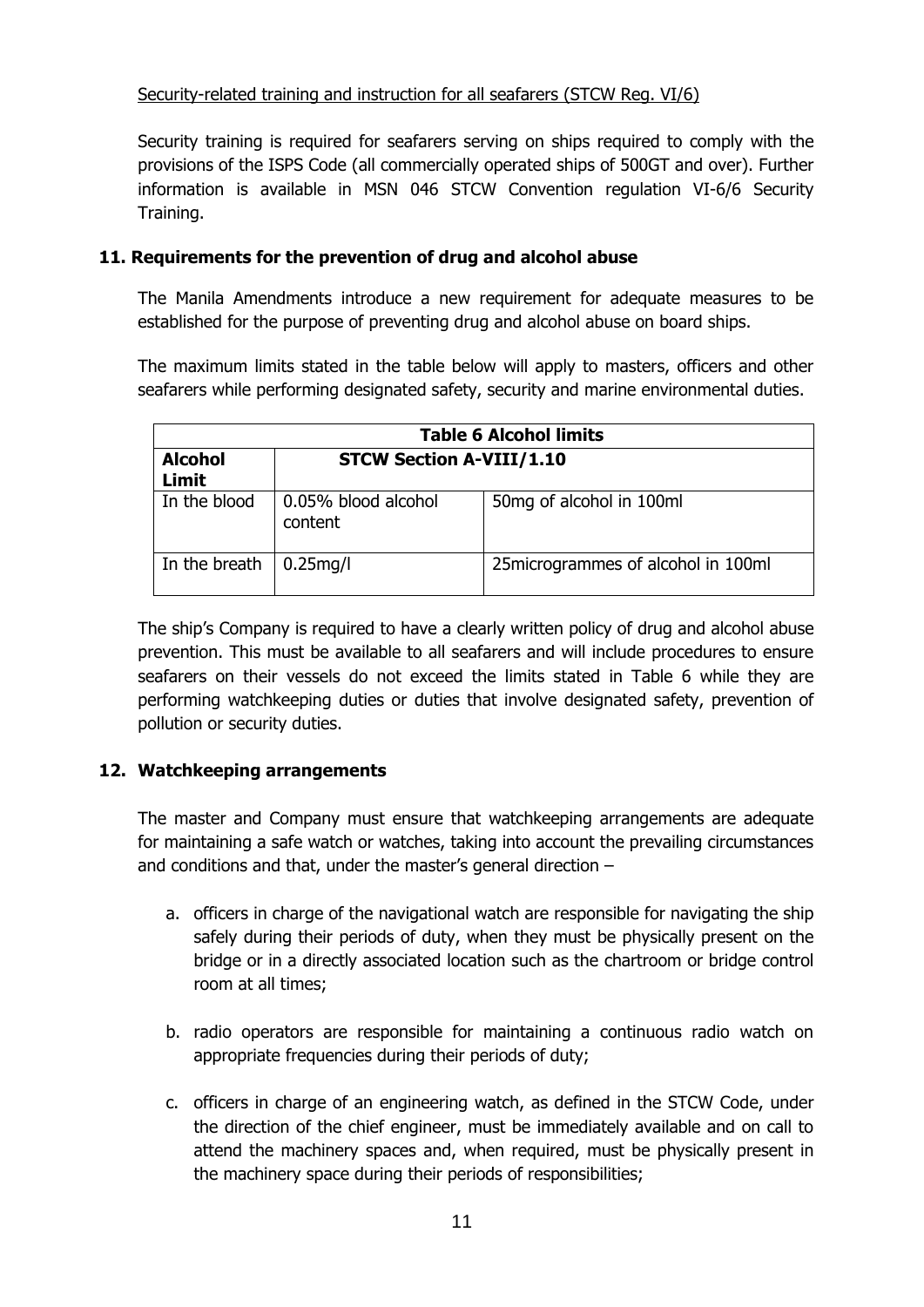- d. an appropriate and effective watch or watches are maintained for the purpose of safety at all times, while the ship is at anchor or moored and, if the ship is carrying hazardous cargo, the organisation of such watch or watches takes full account of the nature, quantity, packing and stowage of the hazardous cargo and of any special conditions prevailing on board, afloat or ashore; and
- e. an appropriate and effective watch or watches are maintained for the purpose of security.

## **13. Original certification**

In accordance with STCW regulation I/2, paragraph 11 any certificate required by the STCW Convention must be kept available in its original form onboard the ship on which the holder is serving.

#### **14. Port State control**

Foreign (non-Isle of Man registered) commercial vessels visiting an Isle of Man port may be subject to a port State control inspection by an Isle of Man inspector. The STCW aspect of this inspection will be limited to verifying that all seafarers serving on board who are required to be certificated in accordance with STCW hold -

- a. an appropriate certificate; or
- b. a valid dispensation; or
- c. documentary proof that an application for an endorsement has been submitted to their national Administration.

The inspector may require an assessment (in accordance with section A-I/4 of the STCW Code) of the ability of the seafarers to maintain watchkeeping and security standards. This will only be required if the inspector has clear grounds for believing that such standards are not being maintained because any of the following have occurred –

- a. the ship has been involved in a collision, grounding or stranding; or
- b. there has been a discharge of substances from the ship when under way, at anchor or at berth which is illegal under any international Convention; or
- c. the ship has been manoeuvred in an erratic or unsafe manner whereby routeing measures adopted by the International Maritime Organisation or safe navigation practices and procedures have not been followed; or
- d. the ship is otherwise being operated in such a manner as to pose a danger to persons, property, the environment, or a compromise to security.

Deficiencies which may be deemed to pose a danger to persons, property or the environment include the following –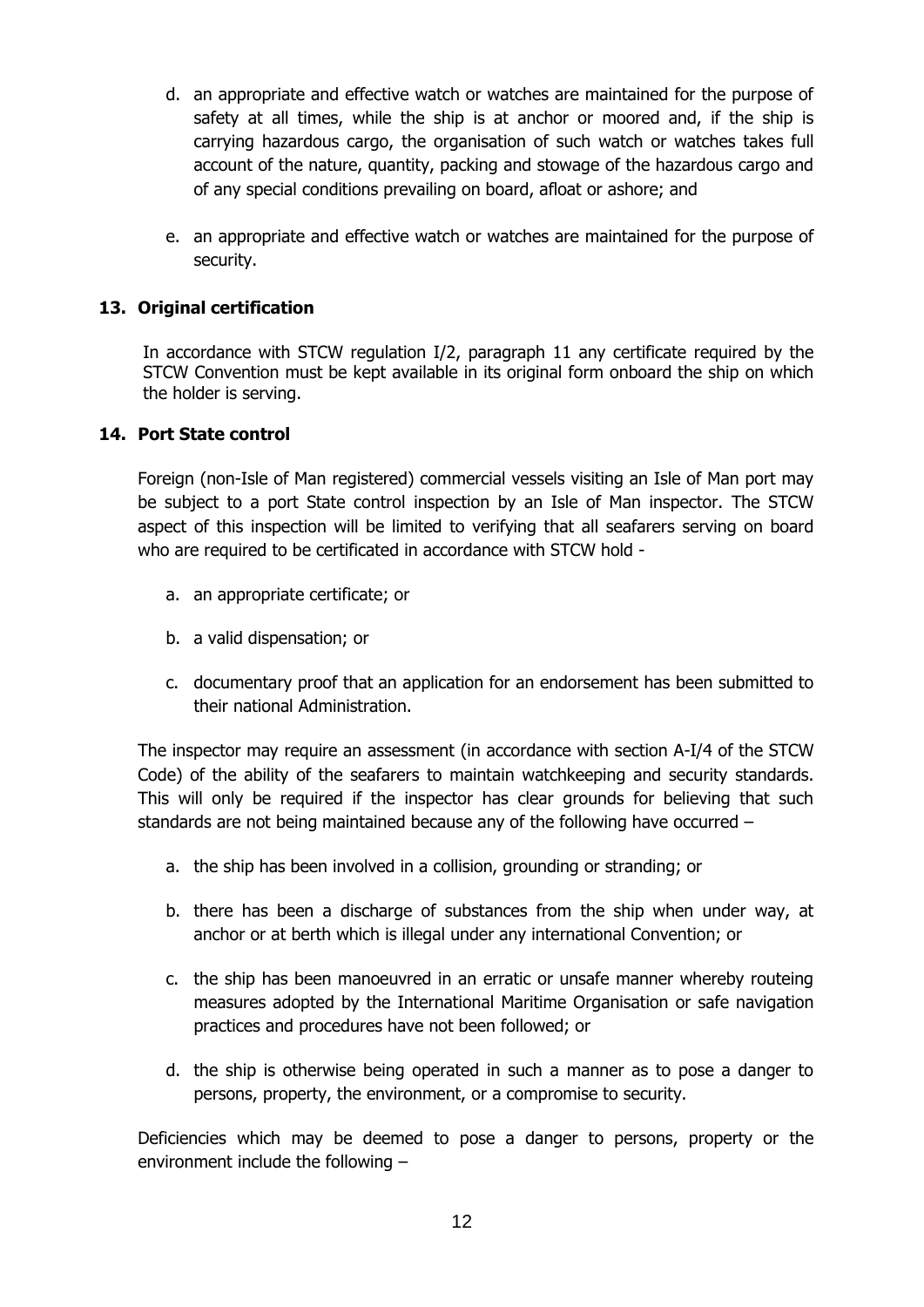- a. failure of seafarers to hold a certificate, to have an appropriate certificate, to have a valid dispensation or to provide documentary proof that an application for an endorsement has been submitted;
- b. failure of navigational or engineering watch arrangements to conform to the requirements specified for the ship by the Administration;
- c. absence in a watch of a person qualified to operate equipment essential to safe navigation, safety radiocommunications or the prevention of marine pollution; and
- d. inability to provide, for the first watch at the commencement of a voyage and for subsequent relieving watches, persons who are sufficiently rested and otherwise fit for duty.

Failure to correct any of the deficiencies stated above are the only grounds on which a vessel may be detained.

Isle of Man Ship Registry

Please note - The Isle of Man Ship Registry cannot give Legal Advice. Where this document provides guidance on the law it should not be regarded as definitive. The way the law applies to any particular case can vary according to circumstances - for example, from vessel to vessel. You should consider seeking independent legal advice if you are unsure of your own legal position.